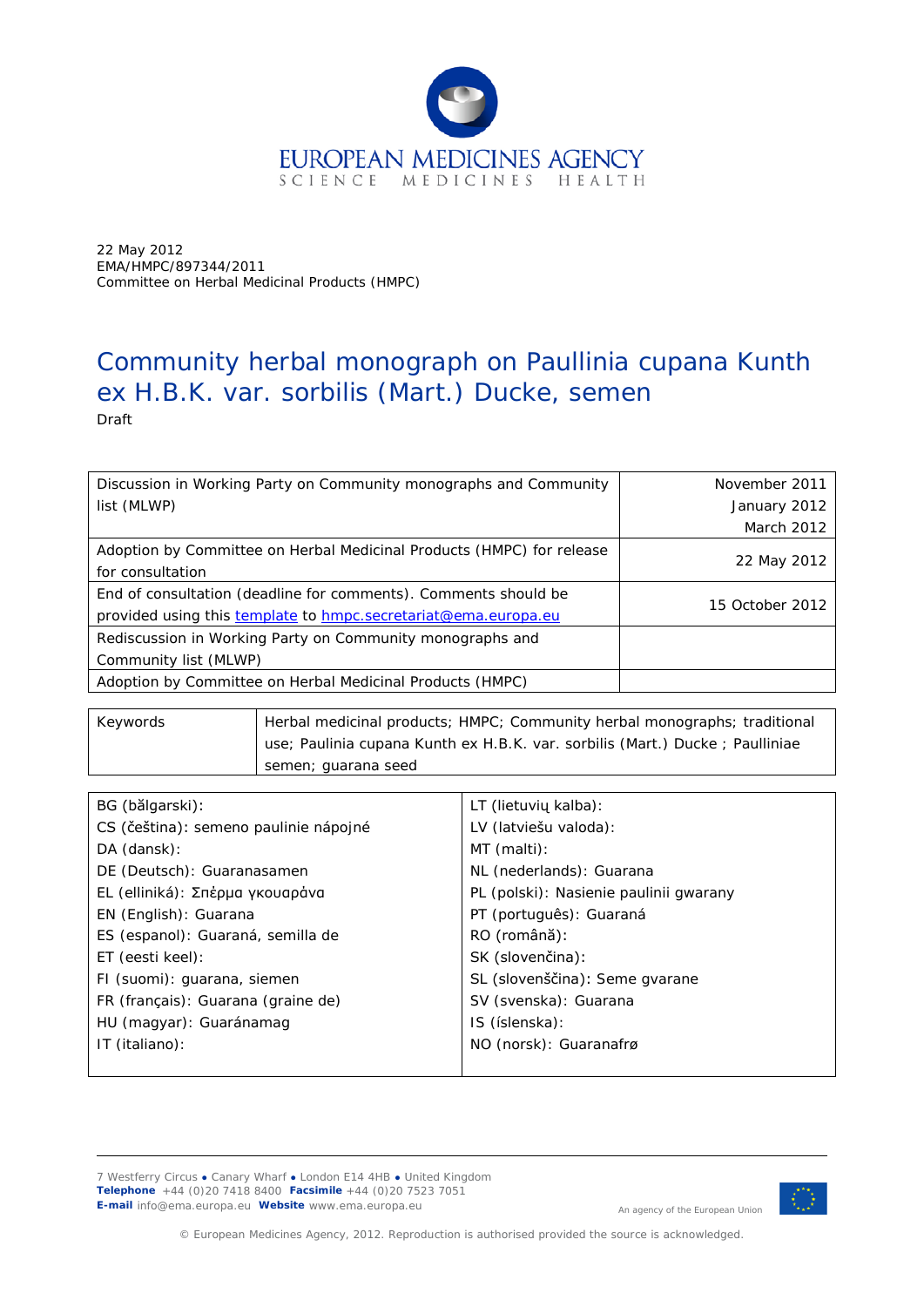## **Community herbal monograph on** *Paullinia cupana* **Kunth ex H.B.K. var.** *sorbilis* **(Mart.) Ducke, semen**

# **1. Name of the medicinal product**

To be specified for the individual finished product.

# **2. Qualitative and quantitative composition**[1](#page-1-0)**, [2](#page-1-1)**

| Well-established use | <b>Traditional use</b>                                                                                 |
|----------------------|--------------------------------------------------------------------------------------------------------|
|                      | With regard to the registration application of<br>Article 16d(1) of Directive 2001/83/EC as<br>amended |
|                      | Paullinia cupana Kunth ex H.B.K. var. sorbilis<br>(Mart.) Ducke, semen (guarana seed)                  |
|                      | i) Herbal substance                                                                                    |
|                      | Not applicable.                                                                                        |
|                      | ii) Herbal preparations                                                                                |
|                      | Powdered herbal substance.                                                                             |

#### **3. Pharmaceutical form**

| Well-established use | <b>Traditional use</b>                                                                           |
|----------------------|--------------------------------------------------------------------------------------------------|
|                      | Herbal preparations in solid dosage forms for oral<br>use.                                       |
|                      | The pharmaceutical form should be described by<br>the European Pharmacopoeia full standard term. |

## **4. Clinical particulars**

#### *4.1. Therapeutic indications*

| Well-established use | <b>Traditional use</b>                                                                                                                    |
|----------------------|-------------------------------------------------------------------------------------------------------------------------------------------|
|                      | Traditional herbal medicinal product for symptoms<br>of fatigue and sensation of weakness.                                                |
|                      | The product is a traditional herbal medicinal<br>product for use in the specified indication<br>exclusively based upon long-standing use. |

<span id="page-1-0"></span> <sup>1</sup> The declaration of the active substance(s) for an individual finished product should be in accordance with relevant herbal quality guidance.<br><sup>2</sup> The material complies with the Ph. Fr. monograph 'guarana, graine de' (1997).

<span id="page-1-1"></span>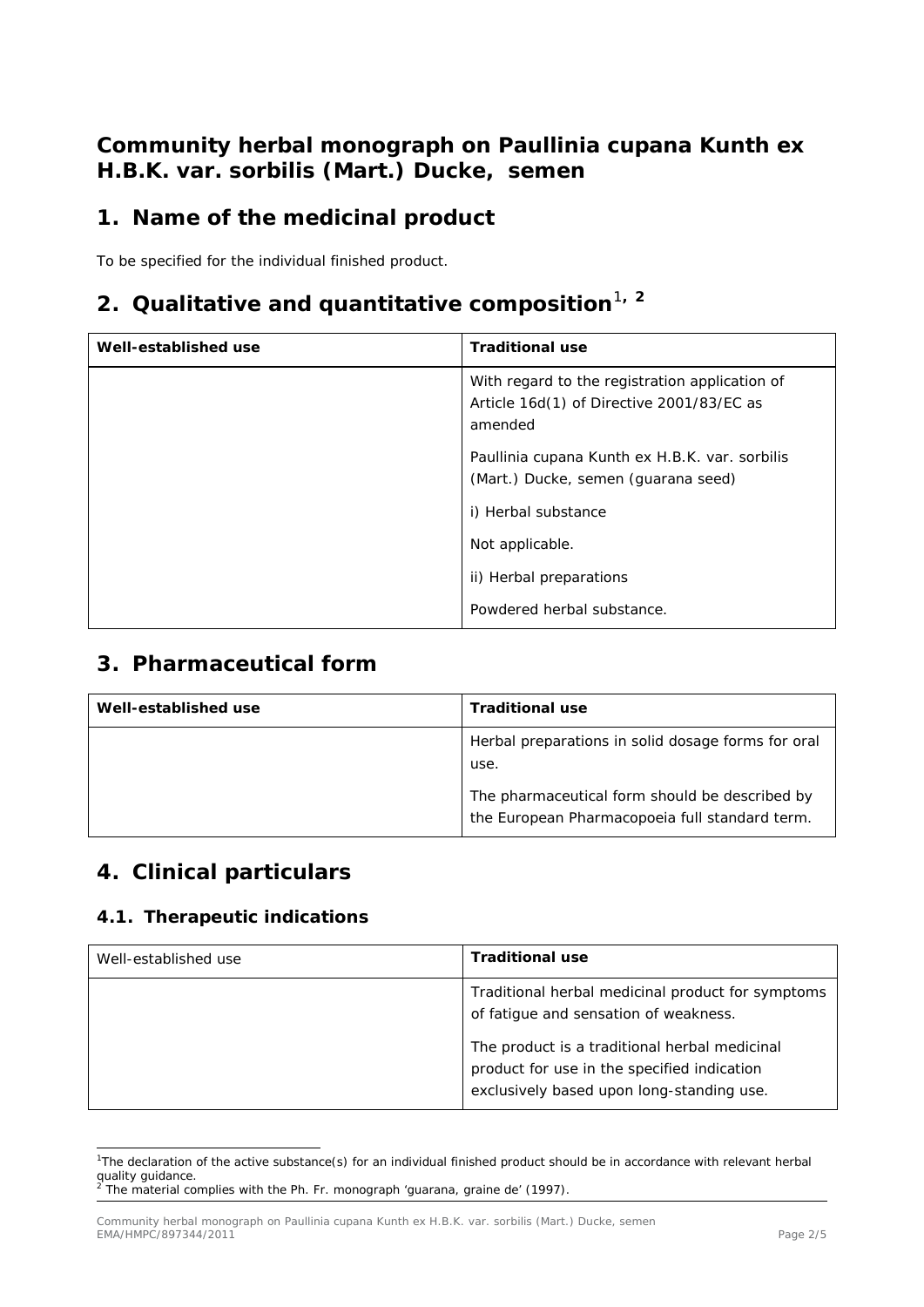| Well-established use | <b>Traditional use</b>                            |
|----------------------|---------------------------------------------------|
|                      | Posology                                          |
|                      | Adults and elderly                                |
|                      | Single dose:                                      |
|                      | 450 mg up to 5 times per day                      |
|                      |                                                   |
|                      | The use in children and adolescents under 18      |
|                      | years of age is not recommended (see section 4.4  |
|                      | 'Special warnings and precautions for use').      |
|                      | Duration of use                                   |
|                      | If the symptoms persist longer than 1 week        |
|                      | during the use of the medicinal product, a doctor |
|                      | or a qualified health care practitioner should be |
|                      | consulted.                                        |
|                      | Method of administration                          |
|                      |                                                   |
|                      | Oral use.                                         |

#### *4.2. Posology and method of administration*

#### *4.3. Contraindications*

| Well-established use | <b>Traditional use</b>                                                                                             |
|----------------------|--------------------------------------------------------------------------------------------------------------------|
|                      | Hypersensitivity to the active substance.                                                                          |
|                      | Gastric and duodenal ulcers, cardiovascular<br>disorders such as hypertension and<br>arrhythmias, hyperthyroidism. |

#### *4.4. Special warnings and precautions for use*

| Well-established use | <b>Traditional use</b>                                                                                                 |
|----------------------|------------------------------------------------------------------------------------------------------------------------|
|                      | The use in children and adolescents under 18<br>years of age has not been established due to<br>lack of adequate data. |
|                      | Not recommended before bedtime as it may<br>cause sleep disturbances.                                                  |

#### *4.5. Interactions with other medicinal products and other forms of interaction*

| Well-established use | <b>Traditional use</b>                        |
|----------------------|-----------------------------------------------|
|                      | Persons taking MAO-inhibitor drugs should use |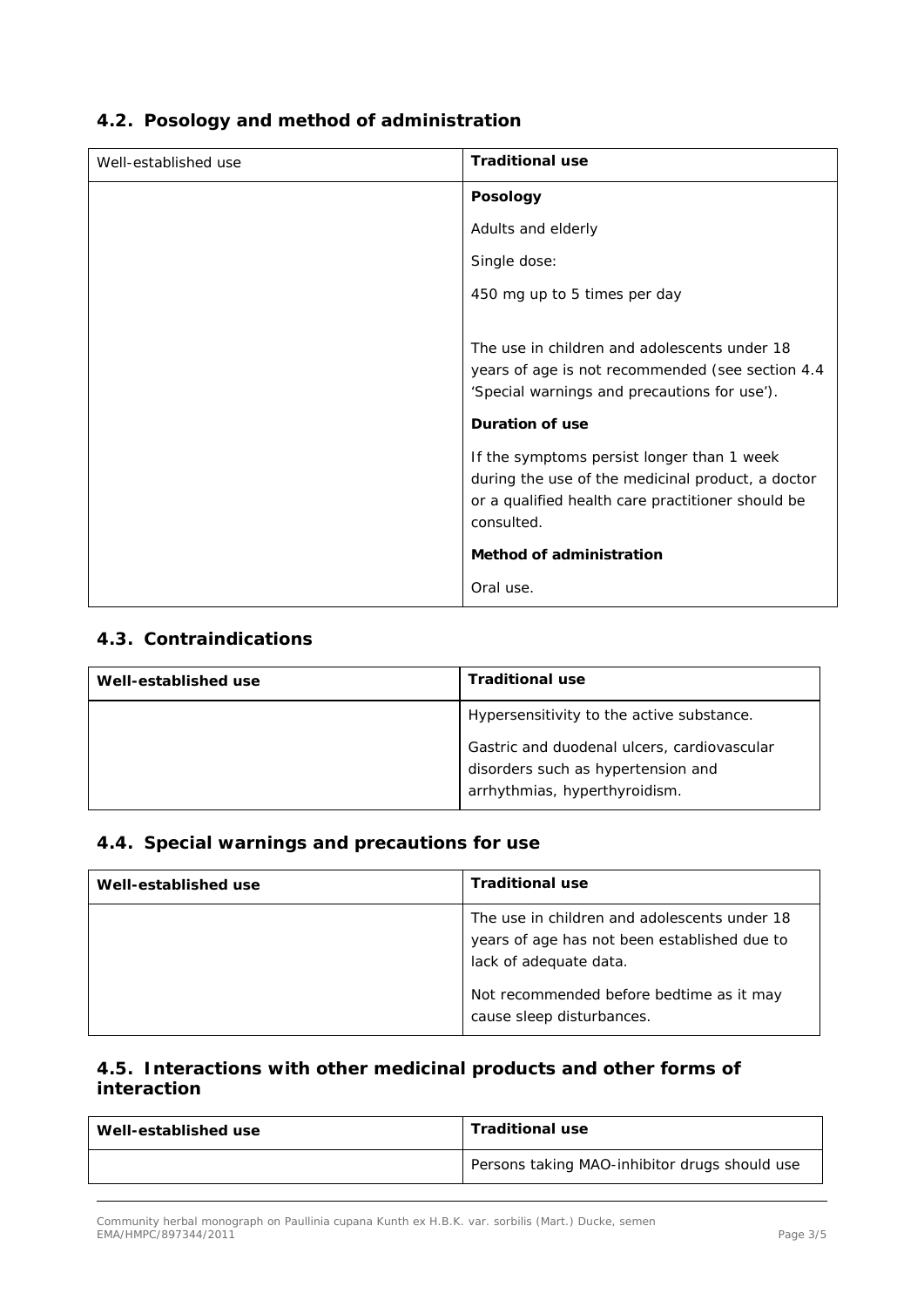| Well-established use | <b>Traditional use</b>                                                                                                   |
|----------------------|--------------------------------------------------------------------------------------------------------------------------|
|                      | Paulliniae semen with caution.                                                                                           |
|                      | Caffeine containing preparations reduce<br>sedative action and increase side effects caused<br>by sympathomimetic drugs. |

#### *4.6. Fertility, pregnancy and lactation*

| Well-established use | <b>Traditional use</b>                          |
|----------------------|-------------------------------------------------|
|                      | No fertility data available.                    |
|                      | Safety during pregnancy and lactation has not   |
|                      | been established. In the absence of sufficient  |
|                      | data, the use during pregnancy and lactation is |
|                      | not recommended.                                |

#### *4.7. Effects on ability to drive and use machines*

| Well-established use | <b>Traditional use</b>                                                                    |
|----------------------|-------------------------------------------------------------------------------------------|
|                      | No studies on the effect on the ability to drive<br>and use machines have been performed. |

#### *4.8. Undesirable effects*

| Well-established use | <b>Traditional use</b>                                                                                  |
|----------------------|---------------------------------------------------------------------------------------------------------|
|                      | None known.                                                                                             |
|                      | If adverse reactions occur, a doctor or a<br>qualified health care practitioner should be<br>consulted. |

#### *4.9. Overdose*

| Well-established use | <b>Traditional use</b>                 |
|----------------------|----------------------------------------|
|                      | No case of overdose has been reported. |

## **5. Pharmacological properties**

#### *5.1. Pharmacodynamic properties*

| Well-established use | <b>Traditional use</b>                          |
|----------------------|-------------------------------------------------|
|                      | Not required as per Article $16c(1)(a)(iii)$ of |
|                      | Directive 2001/83/EC as amended.                |